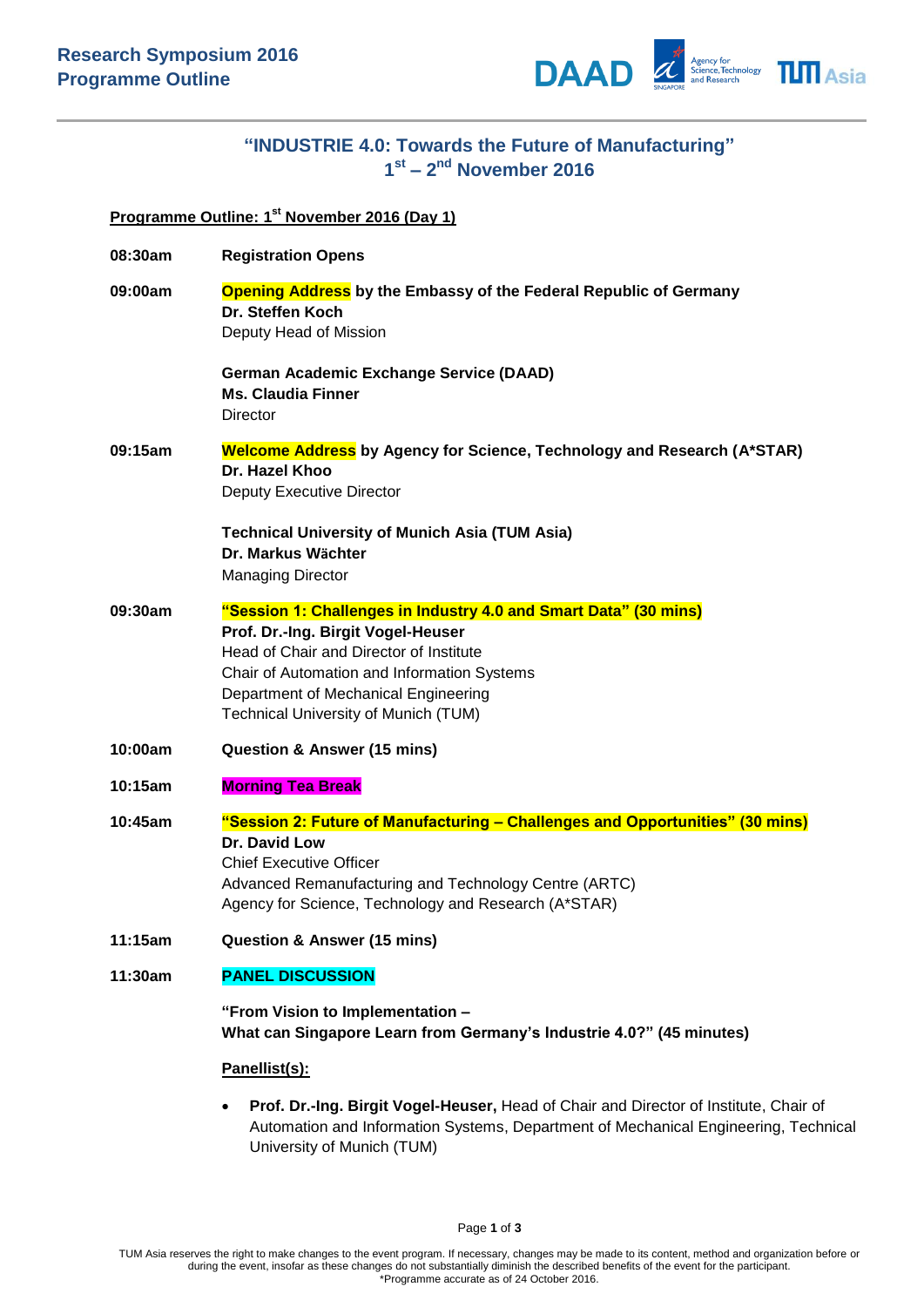

|         | Dr. David Low, Chief Executive Officer, Advanced Remanufacturing and Technology<br>$\bullet$<br>Centre (ARTC), Agency for Science, Technology and Research (A*STAR)                                                                                                                    |
|---------|----------------------------------------------------------------------------------------------------------------------------------------------------------------------------------------------------------------------------------------------------------------------------------------|
|         | Mr Ulf Schneider, President, Singapore Semiconductor Industry Association (SSIA),<br>Singapore                                                                                                                                                                                         |
|         | Dr. Andreas Hauser, Director, Digital Service, TÜV SÜD Asia Pacific Pte Ltd                                                                                                                                                                                                            |
|         | Moderator:                                                                                                                                                                                                                                                                             |
|         | Dr. Karthik Kumar, Head, Chemicals, Materials and Energy Cluster, New Business<br>Cluster, Science & Engineering Research Council, Agency for Science, Technology and<br>Research (A*STAR)                                                                                             |
| 12:15pm | <b>Networking Lunch</b>                                                                                                                                                                                                                                                                |
| 01:30pm | "Session 3: Festo Technology Plant Scharnhausen on its way towards a digital factory<br>- an adopters view on Industry 4.0" (25 mins)<br>Dr. Lutz Seidenfaden<br>Head of Competence Center Asia<br>Festo Pte Ltd                                                                       |
| 01:55pm | <b>Question &amp; Answer (10 mins)</b>                                                                                                                                                                                                                                                 |
| 02:05pm | "Session 4: Material-critical Sensors and Transducers for Intelligent Manufacturing"<br>$(25 \text{ mins})$<br>Dr. Yao Kui<br>Program Manager, Principal Scientist<br>Institute Of Materials Research And Engineering (IMRE)<br>Agency for Science, Technology and Research (A*STAR)   |
| 2:30pm  | <b>Question &amp; Answer (10 mins)</b>                                                                                                                                                                                                                                                 |
| 02:40pm | <b>Afternoon Tea Break</b>                                                                                                                                                                                                                                                             |
| 03:00pm | "Session 5: Visual Computing in Industry 4.0" (25 mins)<br>Dr.-Ing. Marius Erdt<br>Deputy Director<br>Head, Visual and Medical Computing<br>Fraunhofer IDM@NTU                                                                                                                         |
| 03:25pm | <b>Question &amp; Answer (10 mins)</b>                                                                                                                                                                                                                                                 |
| 03:35pm | "Session 6: In situ programming and program verification for robotic automation"<br>$(25 \text{ mins})$<br><b>Dr. Martin Saerbeck</b><br>Senior Scientist, Computing Science<br>Institute of High Performance Computing (IHPC)<br>Agency for Science, Technology and Research (A*STAR) |
| 04:00pm | <b>Question &amp; Answer (10 mins)</b>                                                                                                                                                                                                                                                 |
| 04:10pm | <b>Closing Remarks &amp; Networking</b>                                                                                                                                                                                                                                                |
| 05:00pm | <b>End of Session</b>                                                                                                                                                                                                                                                                  |